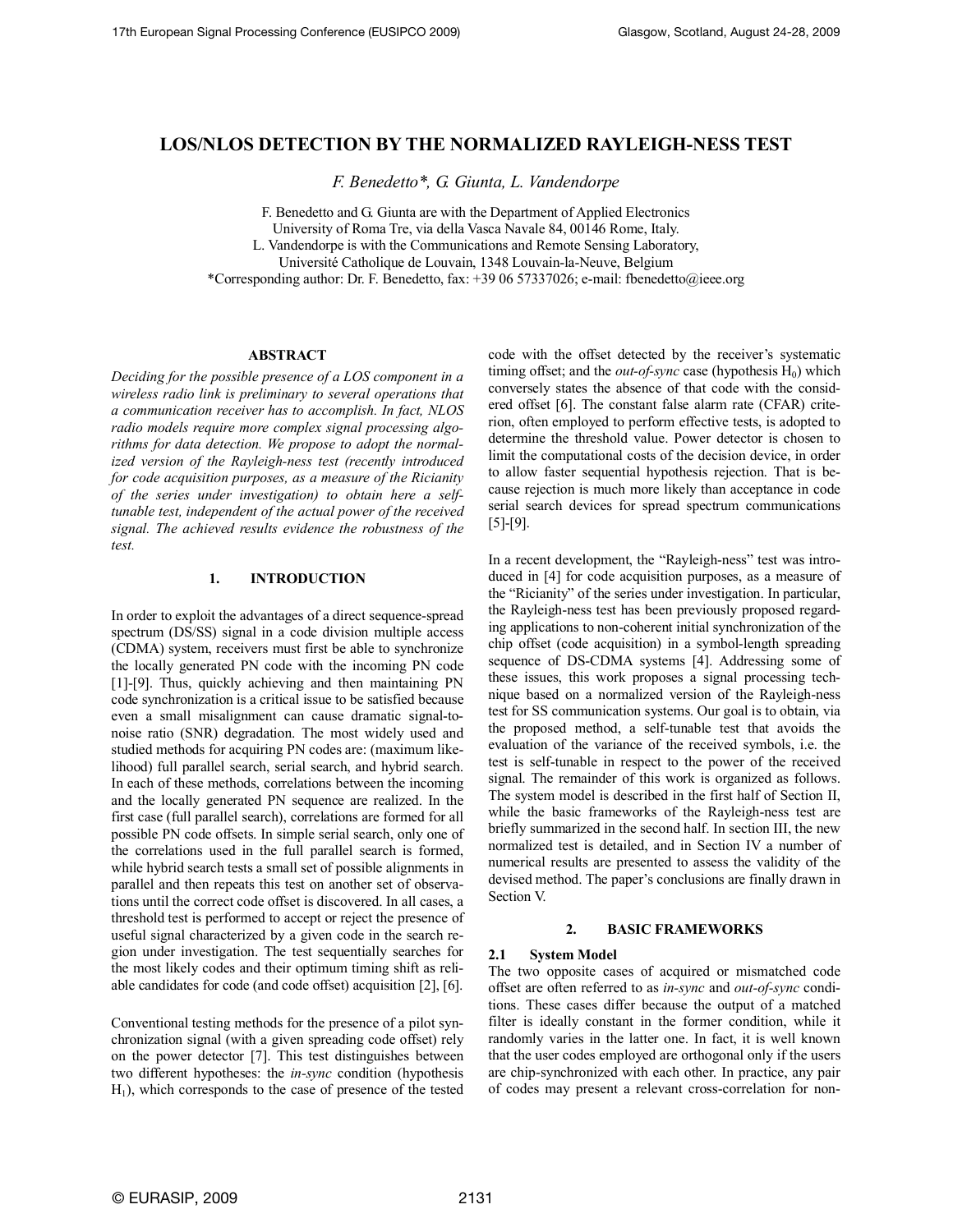zero chip offset. Such a residual correlation acts as a random variable (the codes are usually modulated by independent data streams), characterized by a noise-plus-interference variance depending on the effective time synchronization. In addition, let us consider an additive independent and identically distributed (i.i.d.) zero-mean complex Gaussian random series, say  $\mathbf{H} = [\eta_1, \dots, \eta_k]^T$ , with variance  $2\sigma^2$ , that affects the estimated cross-correlation sample. It accounts for both the background noise and the random interference effects of the same code with erroneous shift (selfinterference) or other co-users in the same cell (multi-user interference) [6]. Because we aim to perform a testing procedure suited in the presence of a large number of interferers, the Gaussianity of the series can be asymptotically assumed as a direct consequence of the central limit theorem. We are then assuming that the series at the output of a noncoherent correlator, matching the correct code shift, referred as  $\Gamma' = [\mu + \varepsilon] \, , \, ..., \, \mu + \varepsilon_k \, \Gamma \,$ <sup>T</sup> with mean  $\mu \neq 0$ , is corrupted by the zero-mean complex i.i.d. Gaussian random noise **E'**=[ $|\varepsilon_1|$ , …,  $|\varepsilon_k|$ ]<sup>T</sup> with variance  $2\sigma^2$ .

Testing for the presence of useful signal should discriminate over the following two hypotheses operating on the observed series  $\Gamma = [\begin{bmatrix} R_1 \end{bmatrix}, ..., R_k]^\text{T}$  whose samples are detected at the output of the matched filter (see Fig. 1):  $H_1$ stands for the in-sync case (i.e. presence of signal), while H0 represents the out-of-sync case (i.e. absence of signal). The statistical distribution of the observed variable is the Rice probability density function (PDF) in the former hypothesis, while reduces to the Rayleigh PDF in the latter case. As a consequence, the hypothesis testing is equivalent to decide for the "best fitting" statistical model of the real and positive-valued observed series  $\Gamma = \left[ \begin{array}{ccc} R_1 \\ R_2 \end{array} \right], \ldots, \left[ \begin{array}{ccc} R_k \\ R_k \end{array} \right]^T$ between the Rayleigh and the Rice cases. Due to the central limit theorem, several testing variables asymptotically tend to Gaussian, whether the correlation error  $\{\varepsilon_k\}$  is Gaussian or not. Under such an assumption, only the mean  $E[Z|H_0]$ and the variance var $[Z|H_0]$  of the testing variable Z should be estimated under the null hypothesis to compute the threshold [4].

#### **2.2 "Rayleigh-ness" Test**

A complete and extensive discussion on the Rayleigh-ness test can be found in [4]. This technique aims to state whether a real positive series is a portion of one realization of a Rayleigh-distributed random process. Such a Rayleigh-ness test can be performed to decide on the possible presence of a (statistically relevant) mean of the complex Gaussian model (i.e.  $R_k = \mu + \varepsilon_k$ ) generating both Rayleigh ( $\mu = 0$ ) and Rice  $(\mu \neq 0)$  distributions by the magnitude of the complex Gaussian variable (i.e.,  $|R_k|$ ), where  $\{\varepsilon_k\}$  is the correlation error. In particular, let us consider for sake of notational convenience and without loss of generality in the following, the marginal statistical moments (referring to the I/Q components) of the random variables  $\text{Re}\{R_k\}$  (or, equivalently,  $Im{R_k}$ ), instead of the equivalent definitions in the complex domain. In practice, the term  $\sigma^2$  accounts for the marginal variance of  $R_k$  (i.e., the variance of the real or imaginary part only). Let us also define the marginal kurtosis  $\alpha$  of  $R_k$  as the ratio between the marginal fourth-order moment (i.e., that of the real or imaginary part only) and the square  $\sigma^4$  of the marginal variance (being  $\alpha = 3$  in the Gaussian case). The testing variable is represented by the following:

$$
X = 2 \cdot \left[ \frac{1}{N} \sum_{k=1}^{N} |R_k|^2 \right]^2 - \frac{1}{N} \sum_{k=1}^{N} |R_k|^4 \tag{1}
$$



Fig. 1 Block schemes of the a) conventional power and b) Rayleigh-ness testing procedures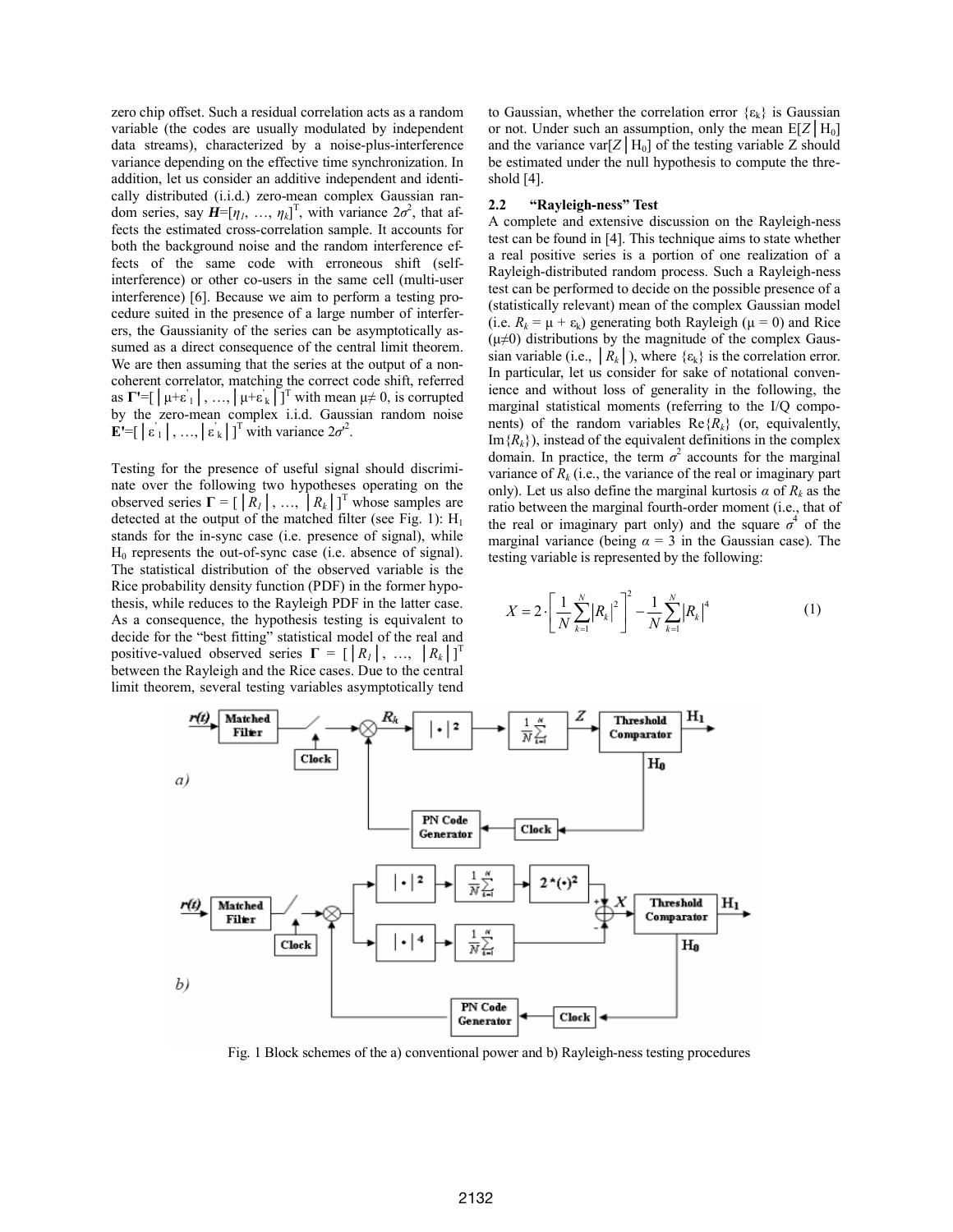The Rayleigh-ness testing variable can be expanded as follows:

$$
X = \frac{2}{N^2} \sum_{k=1}^{N} \left| \mu + \text{Re} \left[ \varepsilon_k \right] + j \text{Im} \left[ \varepsilon_k \right] \right|^2 +
$$
  

$$
-\frac{1}{N} \sum_{k=1}^{N} \left| \mu + \text{Re} \left[ \varepsilon_k \right] + j \text{Im} \left[ \varepsilon_k \right] \right|^4 \tag{2}
$$

Its mean value, after some algebra detailed in [4], can be expressed as:

$$
E[X] = \mu^4 + 2 \cdot (3 - \alpha) \cdot \sigma^4 +
$$
  
+ 
$$
\frac{2}{N} \Big[ 4\mu^2 \cdot \sigma^2 + 2 \cdot (\alpha - 1) \cdot \sigma^4 \Big]
$$
 (3)

The testing variable *X* is asymptotically Gaussian (N $\rightarrow +\infty$ ) because of the central limit theorem, whether the correlation error  $\{\epsilon_k\}$  is Gaussian or not. In fact, the first term in (1) is the square of an asymptotically Gaussian variable with nonzero mean, whose variance goes to zero like 1/N. The second term, consisting of a sum of random variables, is asymptotically Gaussian from a direct application of the central limit theorem. The testing variable is then asymptotically Gaussian, since it is a linear combination of two asymptotically Gaussian random variables.

## **3. NORMALIZED "RAYLEIGH-NESS" TEST**

One of the weakness points of the Rayleigh-ness test is represented by the fact that we have to estimate the variance of  $R_k$  in order to evaluate the testing variable *X*. In this Section, we present a normalized version of the Rayleigh-ness test that avoids the evaluation of the variance of the received symbols, i.e. the test is self-tunable in respect to the power

of the received signal. We can divide each member of (1) by the variance of  $R_k$  and, after some algebra, we can obtain the following new testing variable:

$$
\xi = \frac{\frac{1}{N} \sum_{k=1}^{N} |R_k|^4}{\left[\frac{1}{N} \sum_{k=1}^{N} |R_k|^2\right]^2}
$$
(4)

The normalized test now is as follows:

$$
\begin{array}{c}\nH_1 \\
\xi & V_{\xi} \\
\sum_{H_0} \n\end{array} \n\tag{5}
$$

It means that if the testing variable is greater than the threshold value the algorithm decides for  $H_0$ , otherwise the choice is for  $H_1$ . Let us observe that equation (4) is equivalent to the ratio between the (estimated) variance of the same squared correlation samples  $\{ |R_k|^2 \}$  and the (estimated) mean of the same samples. In fact, a conventional indicator only refers to one term, i.e. the mean output power. Conversely, a reduction of such variance in the in-sync condition will help the acquisition process (see also [6]) by means of the presence of the second term in the new testing variable (4). In our analysis, detailed in the results' Section, we have used the Constant False Alarm Rate (CFAR) procedure, often employed to perform effective tests [8]. In particular, the CFAR test is accomplished in two successive parts: first, a threshold is determined to limit the false-alarm probability P<sub>FA</sub> at a given reduced value (also named *size* of the test); second, the probability of detection  $P_D$  (also named *power* of the test) is evaluated for the threshold previously determined [4].



Fig. 2 Probability of false alarm versus the power of the LOS component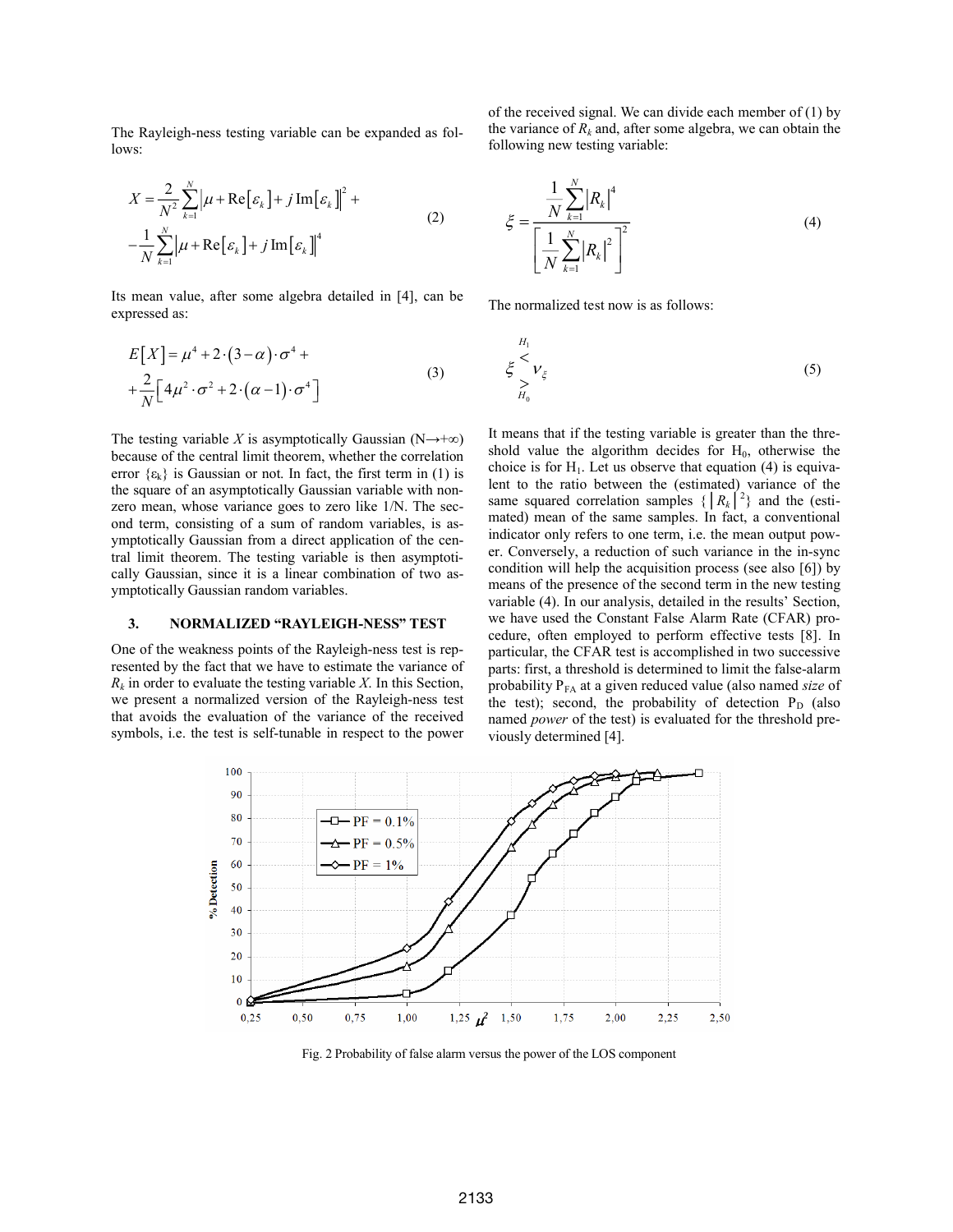The probability of false alarm must be tuned to guarantee a very low number of possible false alarms, which eventually imply a relevant penalty time to the acquisition device. Large probabilities of detection (up to 100%) are typical of well-performing testing variables [3, 9]. The test threshold can be asymptotically tuned from a straightforward evaluation of the Gaussian integral for a fixed probability of false alarm, with  $\mu=0$ , as follows:

$$
v_{\xi} = E[\xi]_{H_0} + (2 \cdot \text{var}[\xi]_{H_0})^{\frac{1}{2}} \cdot erf^{-1}(1 - 2 \cdot P_{FA}) \tag{6}
$$

Furthermore, the asymptotic probability of detection (for the above threshold) can be similarly determined by means of the Gaussian error function in the case  $\mu \neq 0$  by means of the expression:

$$
P_D = \frac{1}{2} + \frac{1}{2} erf \left[ \left( -v_\xi \Big|_{H_1} + E\left[\xi\right]_{H_1} \right) \cdot \left( 2 \cdot \text{var}\left[\xi\right]_{H_1} \right)^{-\frac{1}{2}} \right] (7)
$$

In the next Section, wide simulation trials are conducted to prove the sensitivity of the theoretical approach and to verify the efficiency of the normalized test we propose here.

#### **4. NUMERICAL RESULTS**

In this Section, we show the performance of the system in terms of detection probability,  $P_D$ , for different values of practical interest of the parameter *N* (i.e. the number of samples) and of the parameter  $\mu^2$ . It has to be underlined that this test can be used to decide for the presence of line-ofsight (LOS) or no-line-of-sight (NLOS) components. In fact, in a recent development, authors in [10] state that the Rician factor is defined as the ratio of power in the LOS path to power in the scattered paths and can be considered as a measure of the link quality. Since  $\mu^2$  is the power of the LOS component, its estimation (i.e. the estimation of the Rician factor) is also a measure of the quality of the link. This information is of high significance for location purposes in a wireless cellular network since time-of-arrival (TOA) and time-difference-of-arrival (TDOA) information based on LOS connections can be weighted stronger in a location computing algorithm and hence can lead to higher positioning accuracy. Otherwise, if the connection is identified as LOS it can be useful to adopt a 2-D signal processing (space-time processing) strategy with an antenna array, instead of using the high complexity of the TOA and TDOA methods.

In particular, Fig. 2 shows here the probability of detection evaluated versus the values of the parameter  $\mu^2$ , for different false alarm probabilities (from  $10^{-3}$  to  $10^{-2}$ ) and with N = 1000. As we can see, the behaviour of the curves for different  $P_F$  is very similar, hence, in all the following simulations we adopt the value of  $P_F = 10^{-3}$ , as done in the operating modes, to obtain detection probabilities of practical interest.

The resulting probability of detection with  $P_F = 10^{-3}$  is depicted in Fig. 3 versus the value of the factor  $\mu^2$ , i.e. the power of the LOS component. As we can easily see from the graph, the simulation results (dotted lines) well match the theoretical ones (solid lines) ensuring the correctness of the adopted mathematical model and assumptions of the previous Sections. The best working point on the graph is represented by the best trade-off between the computational complexity of the algorithm (i.e. the values of the requested number *N* of samples) and the values of the probability of detection in bad cases (i.e. with low values of the power of the LOS component, the parameter  $\mu^2$ ).

In order to verify these results, we have cross-matched the obtained data plotting in Fig. 4 the resulting probability of detection for different values of the power of the LOS component  $\mu^2$  versus the number *N* of samples. Once again, we are searching the best trade-off between the algorithm's efficiency (i.e. probability of detection of practical interest) and computational complexity (i.e. number of samples). We can see that for low values of  $\mu^2$  we always need a greater number of samples to obtain detection probability of practical interest. This is a consequence of the fact that, as stated in [10], for typical urban macro cellular environments with a root mean square delay spread on the order of 1 *μs* the Rician factor is equal to 1 (i.e. power on the main path equal to the power of the diffusive (multi-path) components. This means that the proposed test needs more samples before a correct acquisition shift is identified.

#### **5. CONCLUSION**

This work proposes a normalized version of the Rayleighness test, recently introduced in the literature, for code acquisition purposes, as a measure of the "Ricianity" of the series under investigation. Our goal is to obtain, via the proposed method, a self-tunable test that avoids the evaluation of the variance of the received symbols, i.e. the test is self-tunable in respect to the power of the received signal. We show the obtained outcomes versus different number of received samples and channel conditions (in terms of power of LOS component). Simulation results are used to show the robustness of this normalized test that can also be applied as a measure of the quality of the communication link to decide for the possible presence of LOS/NLOS components.

#### **REFERENCES**

[1] R. L. Pickholtz, L. B. Milstein, and D. L. Schilling, "Spread spectrum for mobile communications," *IEEE Trans. Veh. Technol*., vol. 40, pp. 313–322, Feb. 1991.

[2] Y.-P. E. Wang, T. Ottosson, "Cell Search in W-CDMA", *IEEE J. on Sel. Areas Commun.*, vol. 18, no. 8, Aug. 2000.

[3] G. Giunta, "Generalized Q-functions for application to noncoherent serial detection of spread-spectrum communication signals," *IEEE Trans. Signal Proc.*, vol. 48, pp. 1506–1513, May 2000.